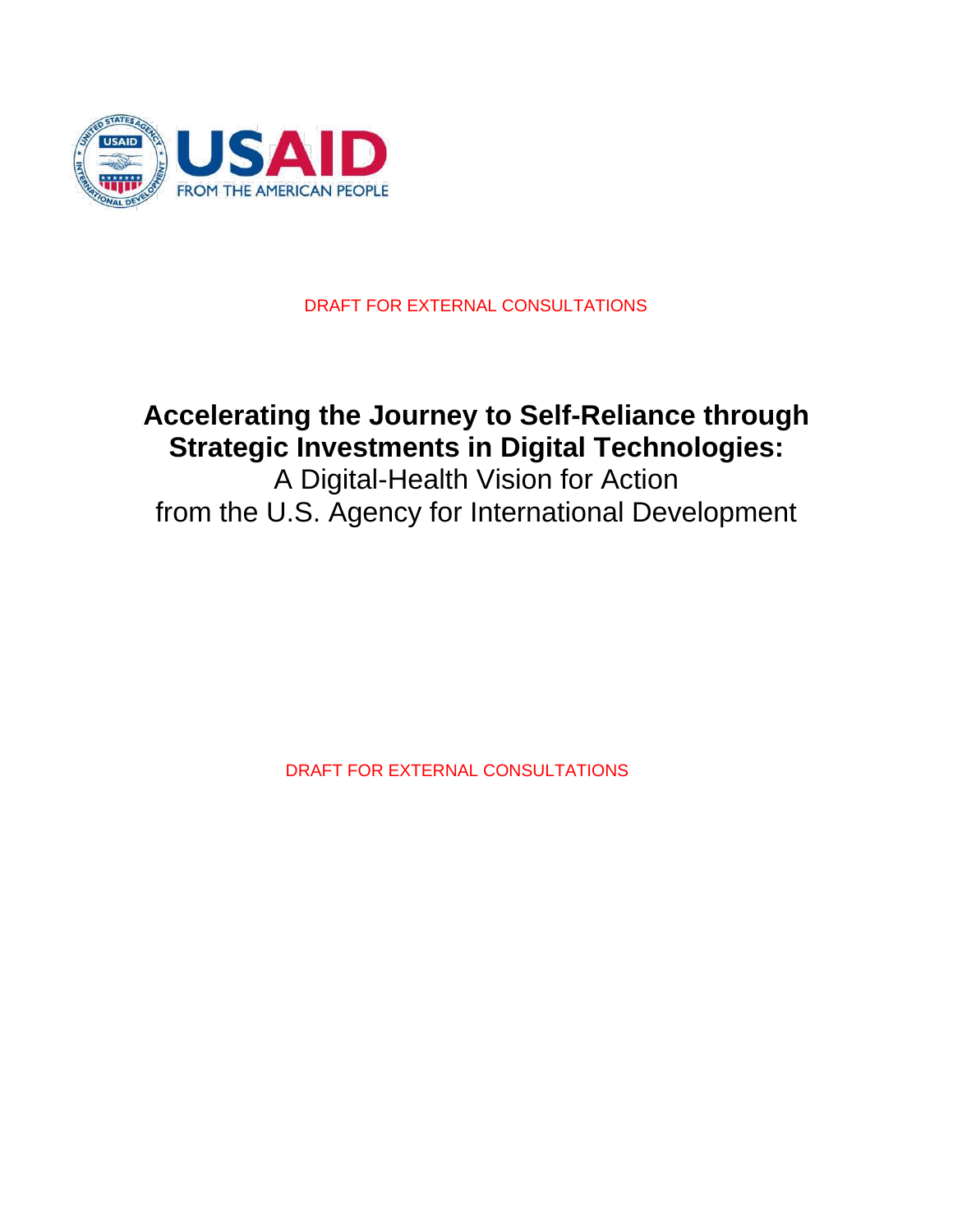#### **Executive Summary**

This Digital-Health Vision for Action charts a course to sharpen the investments in digital technologies by the U.S. Agency for International Development (USAID) to unlock significant gains for health institutions, health workers, citizens, and host governments in low- and middleincome countries (LMIC) alike. Consistent with USAID's *Digital Strategy*, the goal of this Vision is to move the Agency beyond an era of funding characterized by fragmented pilots and siloed, program–specific information-technology systems, and toward a future shaped by investments in health strategies led and managed at the country level, and in systems that host governments and their local partners can operate, expand, and sustain independently over time. This Vision, and the strategic shift in approach it signals, is essential to enabling the Journey to Self-Reliance<sub>1</sub> in USAID's partner countries in a digitally enabled 21st century.

## **What Is Digital Health?**

Digital health is the application of information and communications technologies, and the data they generate, to support informed decision-making and engagement by individuals, health providers, and health systems to increase demand, access, coverage, quality, and affordability of health and wellness for all.<sup>2</sup>

The Classification of Digital-Health Interventions<sub>3</sub> published by the World Health Organization (WHO) identifies over 80 digital technology use-cases for strengthening health institutions and systems, and groups them by primary target user-groups, which include the following:

- **Client-oriented technologies**, such as those that provide compliance reminders for appointment and treatment, transmit health-event alerts, and/or transmit payments or vouchers;
- **Health-care provider-oriented technologies**, such as that support the identification and registration of clients; clients' health records; communications and decision-making for health-care providers; referrals; planning and scheduling; training; and the management of laboratory tests and results, diagnostics, and imaging;
- **Health systems managers-oriented technologies**, such as those that support the management of human resources, supply-chains, notifications of public health events, civil registries and vital statistics, public- and private-sector health funds, and facilities; and
- **Data services-oriented technologies**, such as those that enable the collection, management, analytics, and use; data coding; location mapping; and data exchange and

1 USAID, under the leadership of Administrator Green, identified support for countries' ability to solve their own development challenges--also referred to as a country's 'Journey to Self-Reliance'--as a critical component of its work.

2Definition developed by the Key Terms and Theory of Change small working group of the Digital Health and Interoperability Working Group in 2019.

3 <http://www.who.int/reproductivehealth/publications/mhealth/classification-digital-health-interventions/en/>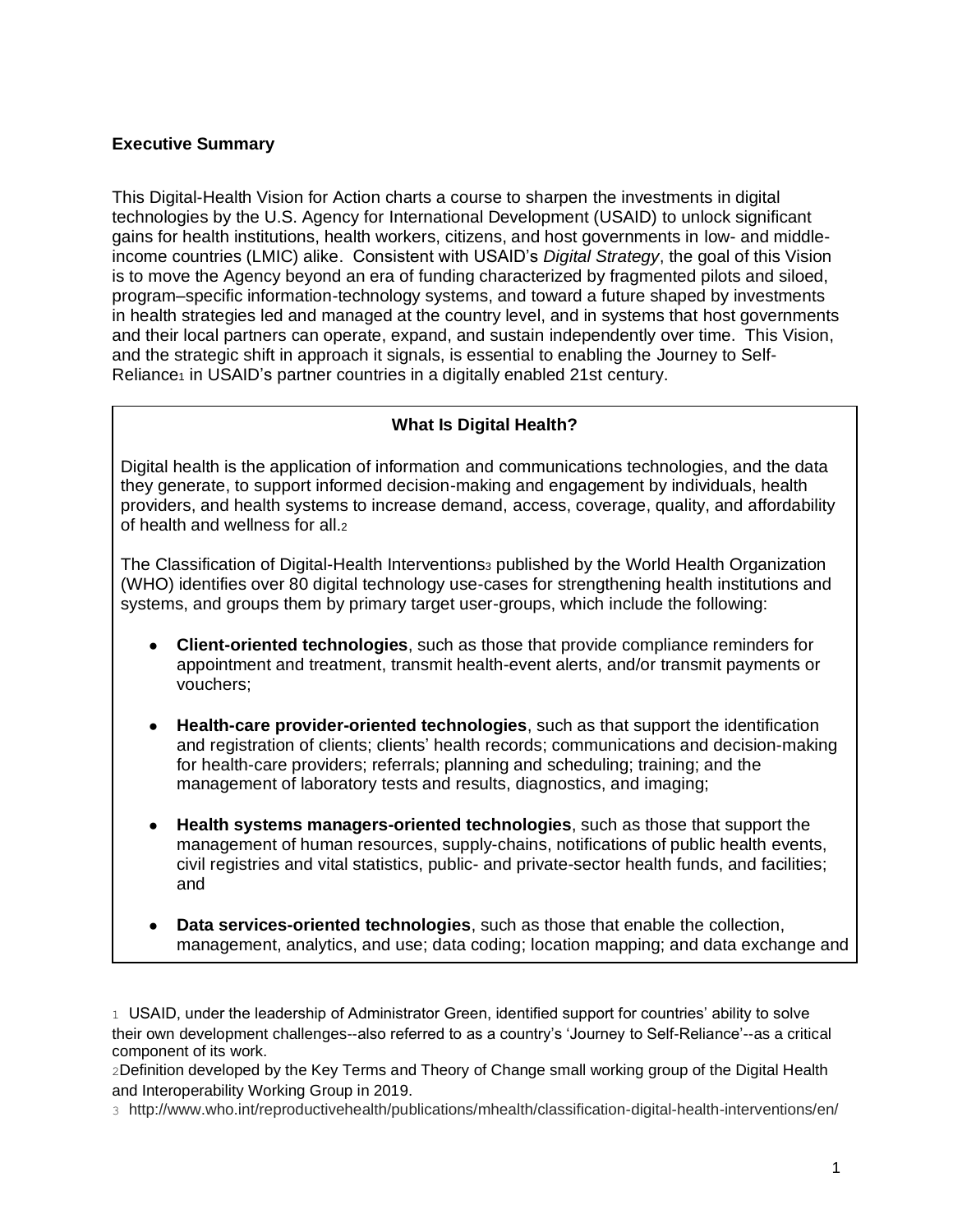interoperability.

As described in the draft *2020–2024 WHO Digital Health Strategy*4, the term "digital health" refers to "the field of knowledge and practice associated with any aspect of adopting digital technologies to improve health," and incorporates the subdomains of eHealth, medical informatics, health informatics, telemedicine, telehealth and mHealth, as well as data-analytics, big data, and artificial intelligence. USAID understands digital health to be relevant to all aspects of strengthening health institutions, including health-management information systems, and to encompass the use of digital financial services, including banking, insurance, and payment services accessed through mobile phones, electronic cards, and vouchers.<sup>5</sup>

This Vision builds from established best practices, such as those articulated in USAID's *Digital Strategy* and the USAID-endorsed [Principles for Digital Development](https://digitalprinciples.org/) and [Principles of Donor](http://digitalinvestmentprinciples.org/)  [Alignment for Digital Health.](http://digitalinvestmentprinciples.org/) It assumes that digital health interventions should be:

- framed by country-identified health goals and needs,
- integrated as appropriate relative to the use environment<sub>6</sub>,
- aligned with the principles of the Astana Declaration on Primary Health Care of 20187 and,
- designed to strengthen health institutions by overcoming persistent bottlenecks to health information and the delivery of care that, in turn, can support improved measurable health outcomes<sup>8</sup>.

This Vision details four strategic priorities for USAID's future planning, procurements, and programming to advance a new generation of strategic digital-health investments. Accompanying the USAID inaugural *Digital Strategy*, it interprets that guidance in the context of health-sector priorities and needs. It refers back to the *USAID Digital Strategy* for guidance on risk-mitigation factors—such as the need to resist malign influence, prevent the misuse of health and genetic data by authoritarian regimes, and contain corruption in securing contracts and purchasing digital technology—as well as on security measures, such as investing in cyber security, protecting patient confidentiality, and adequately safeguarding data.

# **USAID's Digital-Health Vision At-a-Glance**

USAID envisions a world in which people have safe and secure access to the information and services they need to live healthy and prosperous lives. To reach this goal in an increasingly

4[https://extranet.who.int/dataform/upload/surveys/183439/files/Draft%20Global%20Strategy%20on%20Di](https://extranet.who.int/dataform/upload/surveys/183439/files/Draft%20Global%20Strategy%20on%20Digital%20Health.pdf) [gital%20Health.pdf](https://extranet.who.int/dataform/upload/surveys/183439/files/Draft%20Global%20Strategy%20on%20Digital%20Health.pdf) p2

5<https://www.usaid.gov/documents/15396/role-digital-financial-services-accelerating-usaids-health-goals> 6The Principles for Digital Development stress the importance of designing with and/or by the user in order to understand and address the nuances of the sector and digital/data use environment. The latter includes consideration of factors such as digital and data literacy, the reach and reliability of digital connectivity, and data ownership, privacy, and security requirements, to name a few.

7 <https://www.who.int/docs/default-source/primary-health/declaration/gcphc-declaration.pdf>

8 Mehl, Garrett and Alain Labrique, "Prioritizing integrated mHealth strategies for universal health coverage" in Science Vol 345, Issue 6202, 12 September 2014

<http://science.sciencemag.org/content/345/6202/1284> Last accessed November 15, 2018.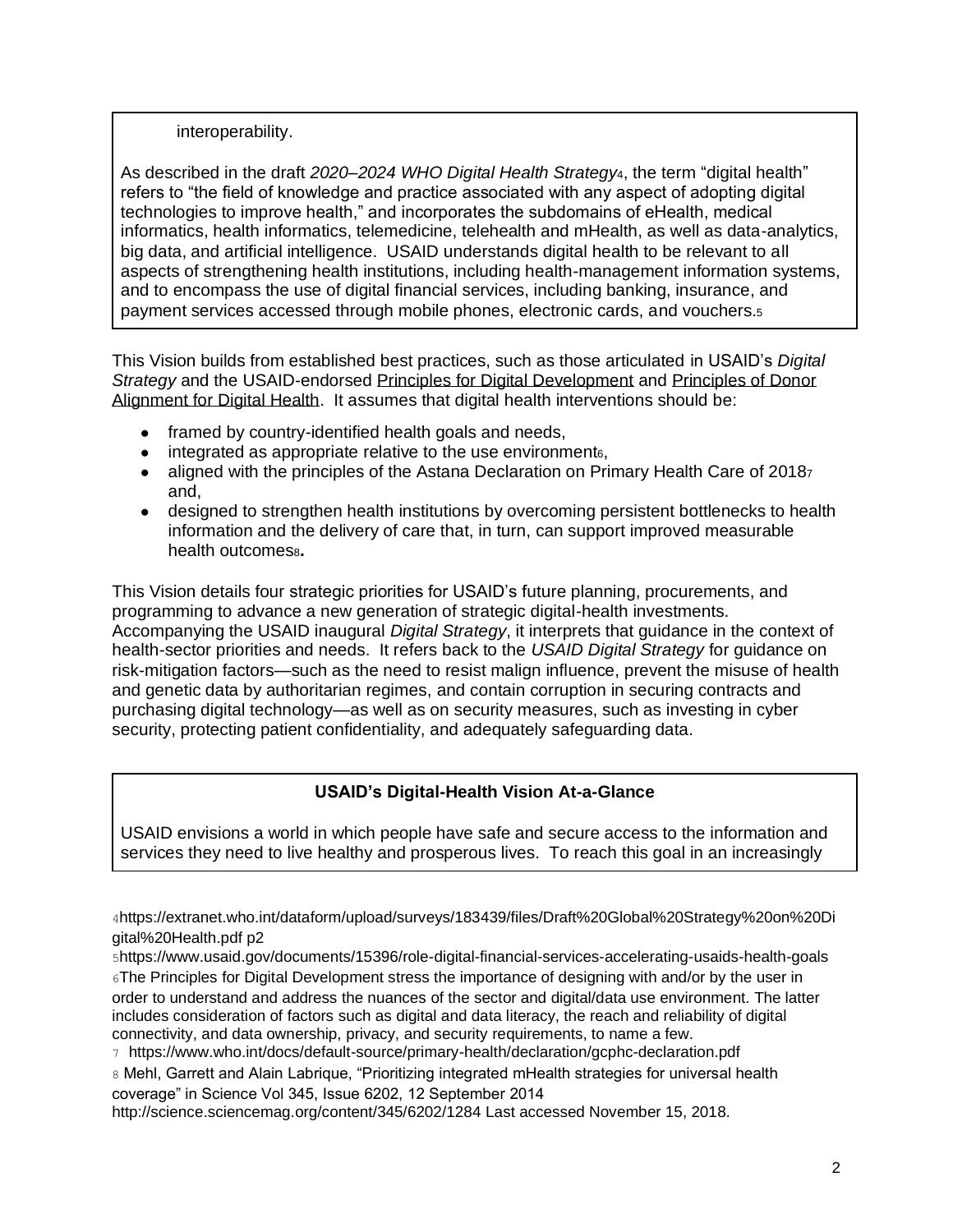interconnected 21st-century society, this inaugural USAID Digital-Health Vision outlines four strategic priorities to which USAID will align<sup>9</sup> its investments in health, consistent with the Agency's *Digital Strategy*:

## **1. Country-Level Capacity in Digital Health**

*Investments in country-level<sup>10</sup> capacity in digital health—including in leadership and governance, and institutional and workforce capacity—are essential to enabling investments in digital tools and systems to succeed.* 

## 2. **National Digital-Health Strategies**

*Strong national digital-health strategies and costed implementation roadmaps provide an organizing framework that align funders' investments in digital tools and systems to countryidentified health priorities and plans.* 

## 3. **National Digital-Health Architectures**

*National digital-health architectures provide an organizing framework, including through the use of standards, to identify country-specific technology requirements, prioritize interoperability between national digital-health systems, and streamline future investments. In turn, these frameworks can lower the financial and management burden of competing digital systems; strengthen national health institutions and the provision of health care overall; and promote the effectiveness, reach, and cost-efficiencies of digital investments.* 

## 4. **Global Goods**

*"Global goods" include content (knowledge products) and software tools, which frequently are open-source,<sup>11</sup> that are adaptable and reuseable to meet the diverging needs of various geographic or thematic contexts. These can include reference guides; reusable digital components, such as identification or messaging systems deployable across sectors; as well as software tools specific to the health sector. Their use supports the scaling of tested tools built to meet common use-environments in LMICs and efficiencies that can promote cost-savings and sustainability.*

USAID's Digital-Health Vision for Action calls for all of the Agency's staff to take dedicated steps to ensure our related investments align with, and provide support to, these priority areas. This Vision is the product of numerous consultations with USAID staff at headquarters and in the field.

# **Introduction**

9 We use the term "align" to mean that future USAID planning, funding, and activities should at a minimum not be discordant with the four strategic priorities identified in this Vision, and ideally directly support the country-level implementation of these priorities.

10 Throughout the Vision, the word "country" does not mean "government"; USAID recognizes that the ecosystem for health in a nation includes civil society, the public, and the private sector as well.

11 USAID recognizes that open-source software are not "free of cost" to adapt, maintain, or implement, nor are they always "free of intellectual-property rights (IPR)."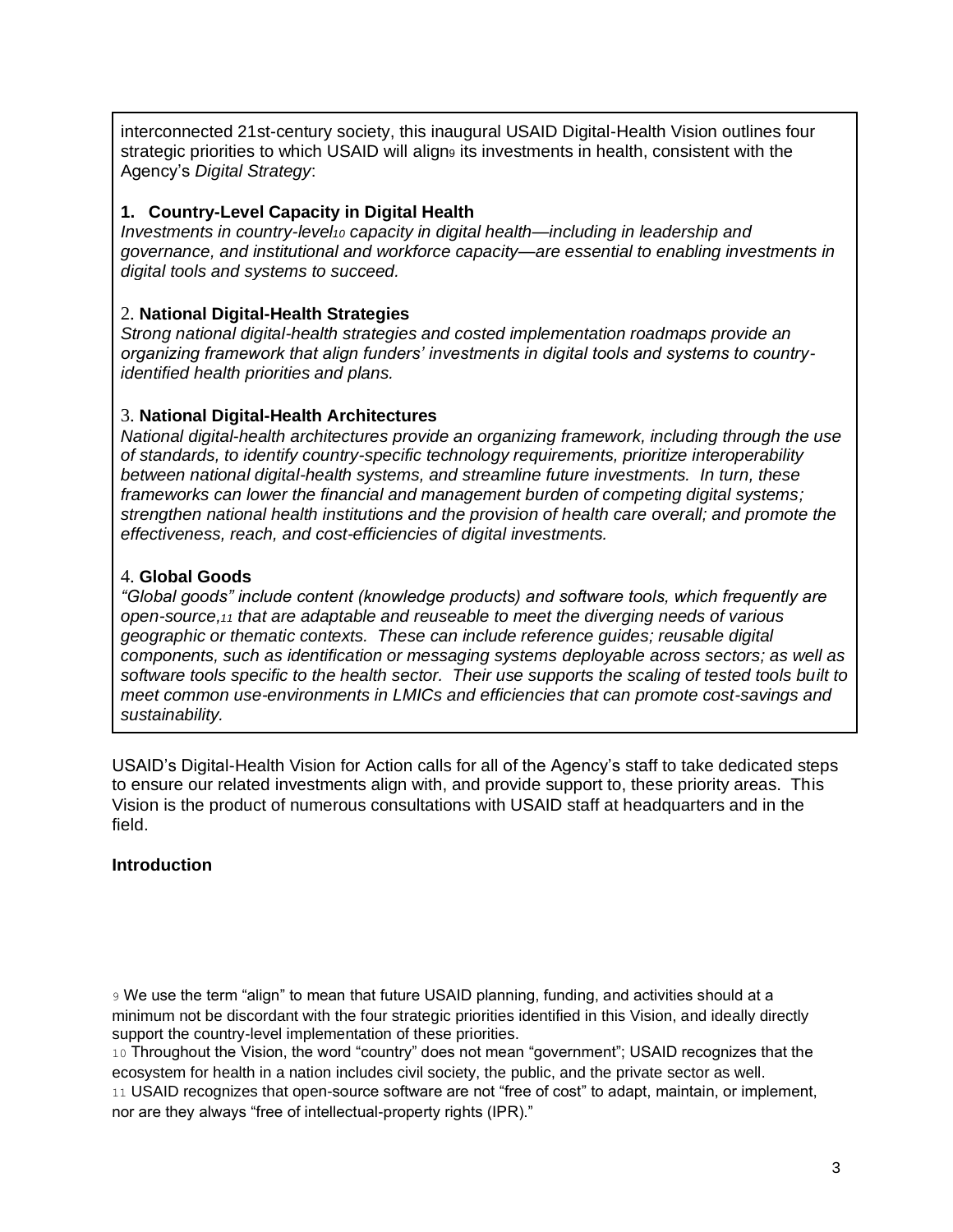This document is written first and foremost for USAID's staff—whether at headquarters or in the field, and whether in the Bureau for Global Health (GH) or in other parts of the Agency that touch on, and make investments in, global health. It is designed to give them the following:

- **An interpretation of key priorities for action from the perspective of the global health sector,** in line with USAID's *Digital Strategy*;
- **Awareness of the four strategic priorities** for health-sector investments in digital technologies that USAID will implement upon the launch of this vision;
- **The ability to link and use these strategic priorities** to inform USAID's programming and facilitate the Journey to Self-Reliance in our partner countries;
- **A shared familiarity with key digital-health terminology** and concepts; and
- **Resources and reference tools** to support the implementation of this Vision.

This Vision provides a new way to frame USAID's ongoing and future investments. It calls for all USAID staff—including those involved in creating Country Development Cooperation Strategies (CDCSs) and planning under the Agency's Program Cycle, as well as procurement officers, Agreement Officer's Representatives/ Contracting Officer's Representatives (AORs/CORs), Activity Managers for programs, and others—to ensure related investments align with, and provide support to, these priority areas.

Finally, while this Vision will guide USAID's investments in digital technologies that support the health sector, many aspects of it are relevant to the other development sectors USAID funds. Likewise, USAID's global activities in health will align with those managed by other development and humanitarian colleagues who seek to leverage and advance common, reusable digital building blocks to enable governments, civil society, and the private sector in our partner countries to meet their citizens' needs as seamlessly and sustainably as possible.

#### *Parameters of the USAID Digital-Health Vision*

This Vision focuses on digital technologies that receive Program funding from USAID deployed in countries to support health activities, regardless of whether governments, the private sector, or civil-society partners manage them. As stated in the definition provided above, the term "digital health" refers to the planning for, study, and use of digital systems and the data they generate to strengthen health systems and outcomes through improved health information and delivery of care.

This Vision is not relevant to the following:

- **General office use of information and communication technology (ICT)** (*e.g.*, funding for desktop computers in the offices of a Ministry of Health or non-governmental implementer);
- **USAID-managed digital systems**, or investments therein, designed to meet the data needs of the U.S. Government, or to any software deployed behind USAID's firewall (*e.g.*, GLAAS, internal systems for monitoring and evaluation or analyzing data or the Agency's financial-tracking system);
- **The use of digital tools by USAID's programs and partners to support their external communications** (*e.g.*, websites) **or internal data needs**, (*e.g.*, the use of a mobile data tool to collect project-level data for monitoring and evaluation), unless such tools connect to and support country-levels data systems; or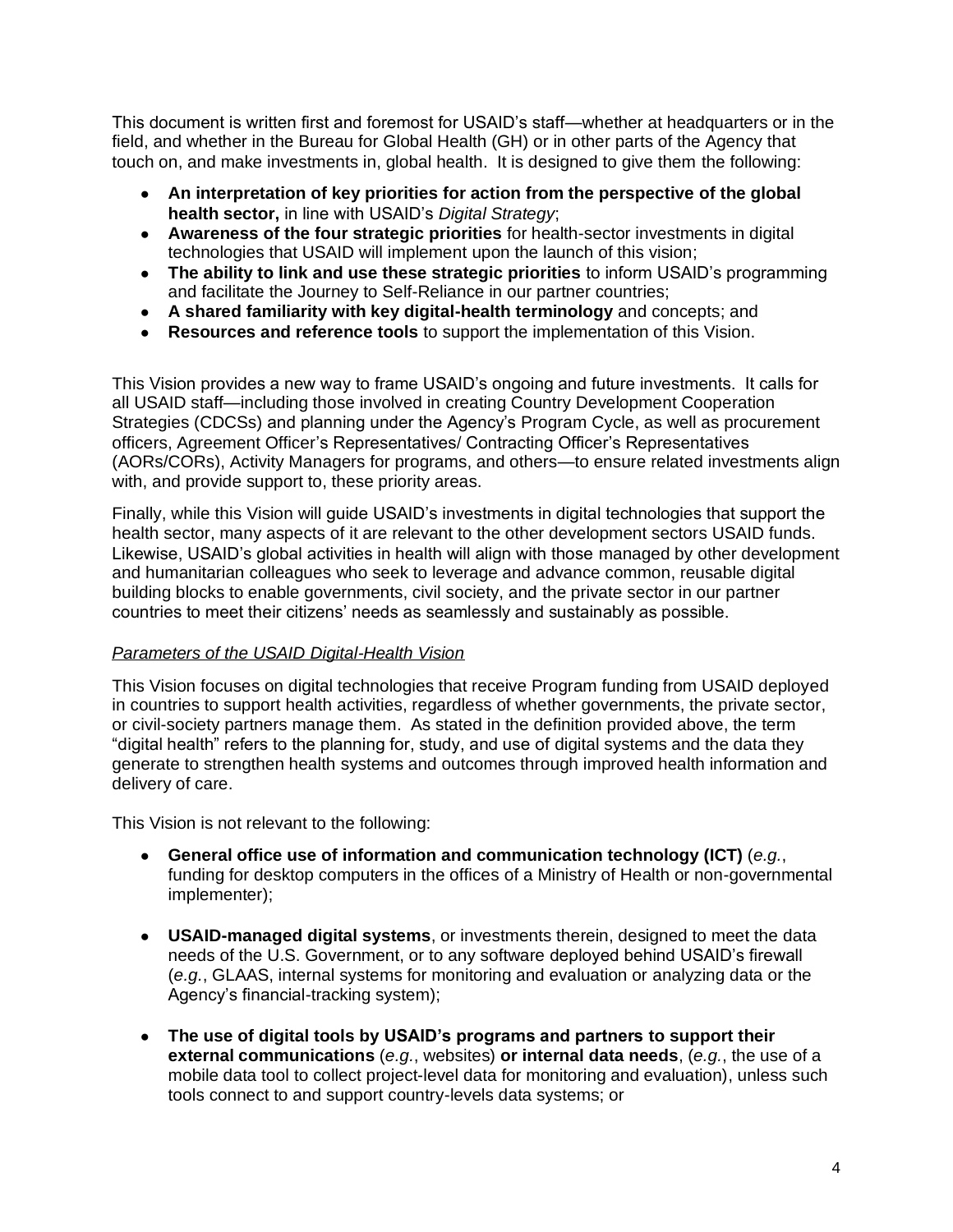● **Digital tools deployed solely for research purposes**. (*e.g.*, a custom application to test a digital intervention).

## **Context**

Managers and policy-makers within partner-country governments and other stakeholders seek greater coordination among donors to streamline investments into scalable tools and interoperable systems that facilitate the access and use of health data. A growing number of global health funders who endorse the Principles of Donor Alignment for Digital Health and produce strategy and vision documents for digital health such as this one are amplifying this call for rationalization. The emergence of a new "digital-health agenda"<sub>12</sub>—a global consensus that a more coordinated and country-led approach to investments in digital-health technologies is necessary—finds support in a number of reports published by development, industry, and government entities.

As a first step in responding to this growing call to action, the U.S. Government articulated its position on digital health at the meeting of the WHO Executive Board in January 2018.

## **The U.S. Government Statement on Digital Health**

At the meeting of the WHO Executive Board that took place between January 22–27, 2018, at WHO headquarters in Geneva, Switzerland, the U.S. Department of Health and Human Services presented this common U.S. Government statement on digital health with input and approval from across the Federal interagency process:

"To overcome challenges of fragmentation and duplication of digital health systems around the world, greater coordination is needed, including among public and private funders. Recommendations include:

- First, that countries create and support the implementation of a digital health strategy reflecting priorities identified in the countries national health strategies;
- Second, financiers align their efforts on digital health with national digital health strategies. Where country-focused digital health strategies do not yet exist, their development should be prioritized;
- Third, that countries strengthen a digital health-enabling environment including support for capacity building and governance with a focus on privacy, accessibility, use of data and data systems;
- Fourth, that investments align with a country's progression along the digital health continuum--starting with moving from paper to digital, culminating with a country's transition to independent management of digital health technologies; and

12 An excerpt from remarks by a representative of the Government of India in welcoming the May 2018 WHO digital health resolution.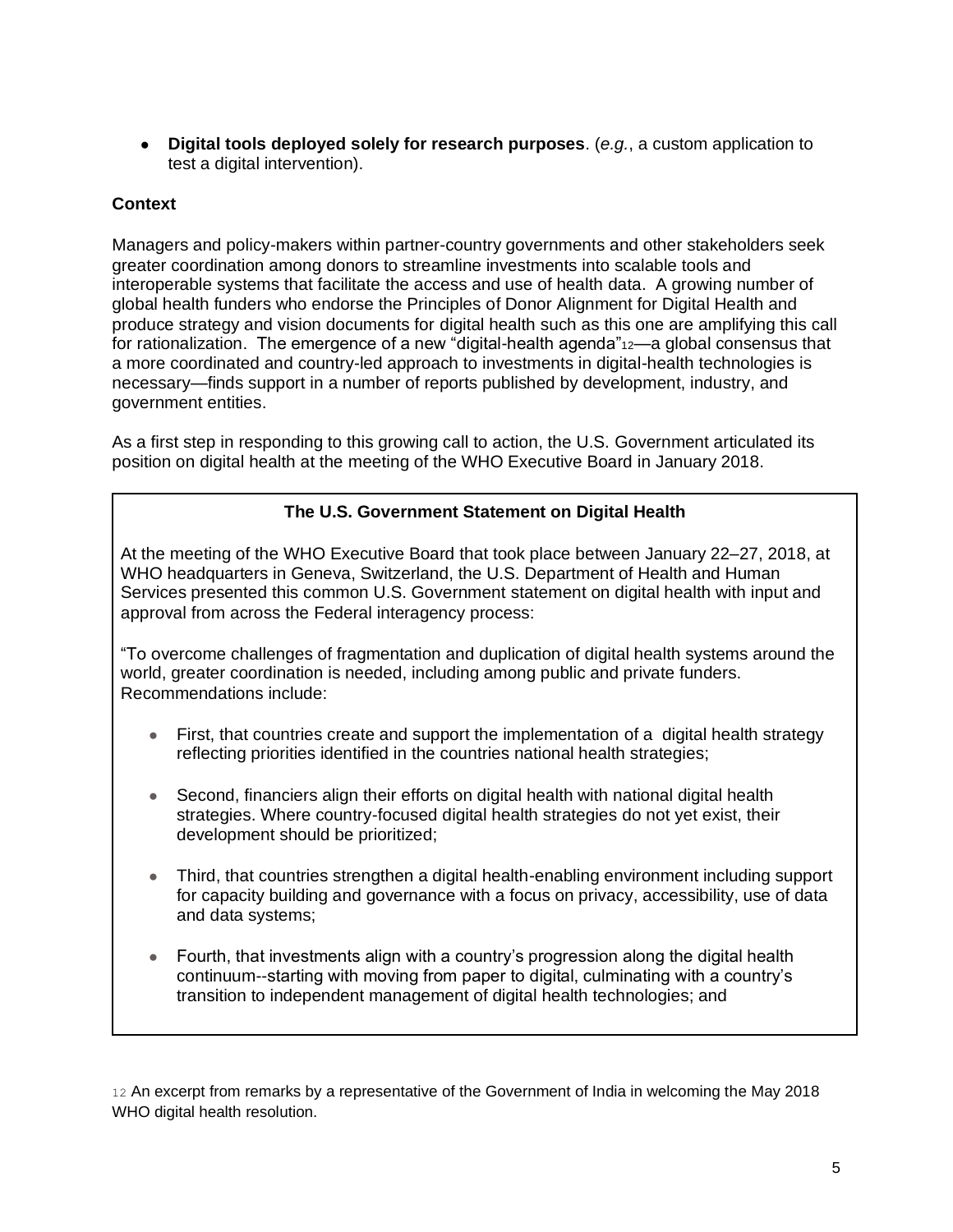● Fifth, that digital health can be a powerful tool for public health surveillance. It is important to understand a host nation's infrastructure and capacity to implement effectively and manage these technologies, and to use the data that they produce. mHealth should be used appropriately depending on the context of an emergency, noting that in some situations, use of mobile technologies could put healthcare workers at increased risk, due to security issues."

Subsequently, the U.S. Government contributed to the development of, and then endorsed, the [Principles of Donor Alignment for Digital Health.](http://www.donorprinciples.org/) These Principles identify ten priorities that funders of country-level digital-health systems should take into account in their operations and investments.

| The Principles of Donor Alignment for Digital Health |                                                                                                                                                                                                                                        |                                                                                                                                                                                                                                                                                                                                                       |
|------------------------------------------------------|----------------------------------------------------------------------------------------------------------------------------------------------------------------------------------------------------------------------------------------|-------------------------------------------------------------------------------------------------------------------------------------------------------------------------------------------------------------------------------------------------------------------------------------------------------------------------------------------------------|
|                                                      | While adhering to the Principles for<br>Digital Development and working through<br>existing global and regional efforts,<br>donors will do the following:<br>Collaborate to align investments to<br>national digital-health strategies | and donors will invest in the following:<br>The creation and evolution of a country's national<br>$\bullet$<br>digital-health strategy, policies, and regulatory<br>framework. Strategies include components, such as<br>architecture, standards, investment frameworks, and<br>privacy protection, and detailed operational and<br>monitoring plans. |
|                                                      | Invest in national plans that<br>incorporate "digital global goods"<br>and avoid bespoke systems.                                                                                                                                      | Systems at a level appropriate to a country's progress<br>$\bullet$<br>along the digital-health maturity continuum.                                                                                                                                                                                                                                   |
|                                                      | Engage early to determine and<br>quantify the long-term costs of<br>operating, maintaining, and<br>supporting digital-health systems for<br>sustainable country ownership.                                                             | Sustainable country capacity for digital-health<br>leadership, governance, implementation, oversight, global<br>good adoption, and donor coordination.<br>Scalable, sustainable, accessible, interoperable, and<br>$\bullet$<br>evidence-based digital-health global goods that meet                                                                  |
|                                                      | Track investments, progress,<br>learning, and successes in digital-<br>health systems in a transparent<br>manner.                                                                                                                      | national priorities.<br>Diverse stakeholder information-sharing and peer-<br>$\bullet$<br>learning networks at the country and regional levels to<br>foster the coordination and alignment of implementation                                                                                                                                          |
|                                                      | <b>Strengthen donor technical skills</b><br>and core capacities, including<br>awareness of the Principles for<br>Digital Development.                                                                                                  | activities.                                                                                                                                                                                                                                                                                                                                           |

The movement for coordination in digital health culminated in the passage by the World Health Assembly (WHA) of Resolution WHA 71.12.4, Digital Health, in May 201813.

<sup>13</sup> [http://apps.who.int/gb/ebwha/pdf\\_files/WHA71/A71\\_ACONF1-en.pdf](http://apps.who.int/gb/ebwha/pdf_files/WHA71/A71_ACONF1-en.pdf) (PP7)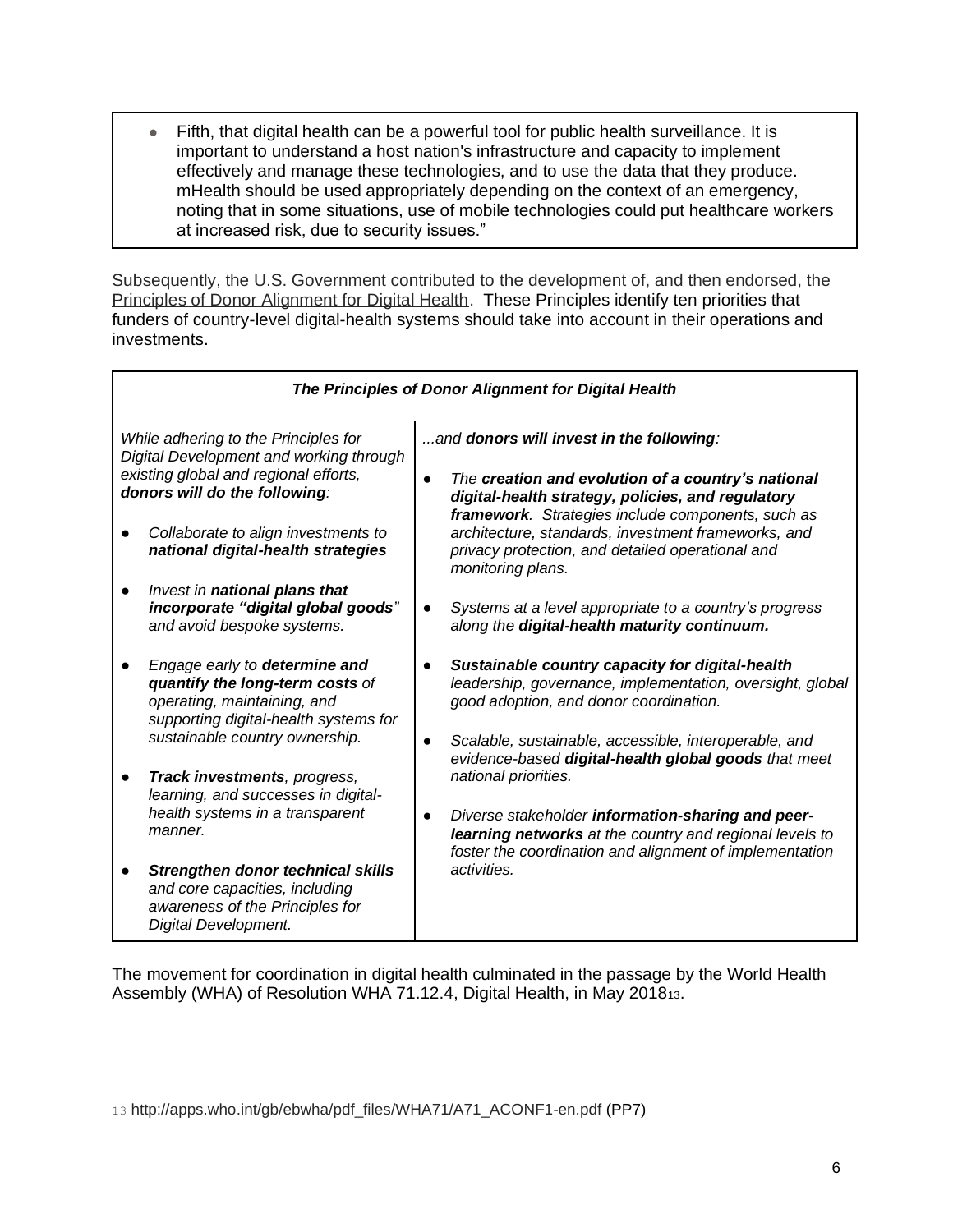"The Seventy-first World Health Assembly [...] urges Member States: (1) to assess their use of digital technologies for health, including in health information systems at the national and subnational levels, in order to identify areas of improvement, and to prioritize, as appropriate, the development, evaluation, implementation, scale-up and greater utilization of digital technologies, as a means of promoting equitable, affordable and universal access to health for all, including the special needs of groups that are vulnerable in the context of digital health [...] *Resolution WHA 71.12.4, Digital Health - May 2018*

## **Vision**

USAID's Digital-Health Vision for Action charts a path to weave its principles into the Agency's work through the following four strategic priorities to which our global, regional, and countryspecific investments in digital technologies for health will align:

- 1. **Assess and advance national capacity for digital health**, in particular that of in leadership and governance14**:**
	- What is it? An assessment of the use-environment can describe national digitalhealth capacity. As defined by the *National eHealth Strategy Toolkit* produced by the WHO and the International Telecommunication Union (ITU), the digital-health enabling environment consists of the "building blocks" (leadership and governance; strategy and investment; services and applications; standards and interoperability; infrastructure; legislation, policy, and compliance) whose effective functioning is necessary for the success and long-term sustainability of digital-health intervention<sub>S15</sub>.
	- What should USAID do? Benchmarking<sub>16</sub> and periodically updating the evolution of the enabling environment in each partner country is critical to ensuring that USAID's investments leverage the strengths and address the weaknesses of national enabling environments for digital health as part of our funding for health care and public health.
	- Why is this a priority? Investments in a country's digital-health use-environment, and, in particular, its leadership and governance, are essential to enabling our investments in digital systems to reach their intended development outcomes. Investments in national capacity ensure that governments, civil society, and the private sector are adequately positioned to support systems-level activities such as: multi-stakeholder governance, regulatory structures to protect patient data or enable cross-border data sharing, and technical working groups that prioritize and oversee

[https://www.itu.int/dms\\_pub/itu-d/opb/str/D-STR-E\\_HEALTH.05-2012-PDF-E.pdf](https://www.itu.int/dms_pub/itu-d/opb/str/D-STR-E_HEALTH.05-2012-PDF-E.pdf) Last accessed September 6, 2018.

16 Two tools that are emerging as standards for country digital health ecosystem assessments. These include the Digital Health Index [\(www.digitalhealthindex.org\)](http://www.digitalhealthindex.org/) for an assessment of enabling environment, 'building blocks', and the Digital Health Atlas [\(www.digitalhealthatlas.org\)](http://www.digitalhealthatlas.org/) for the landscaping of digital systems in use in country. At the time of publication of this Vision, conversations were underway to surface data across the two platforms for more seamless use.

<sup>14</sup> Accomplishing this goal requires strong partner country leadership commitment.

<sup>15</sup> WHO-ITU National eHealth Strategy Toolkit, Geneva, 2012, pages 8-9.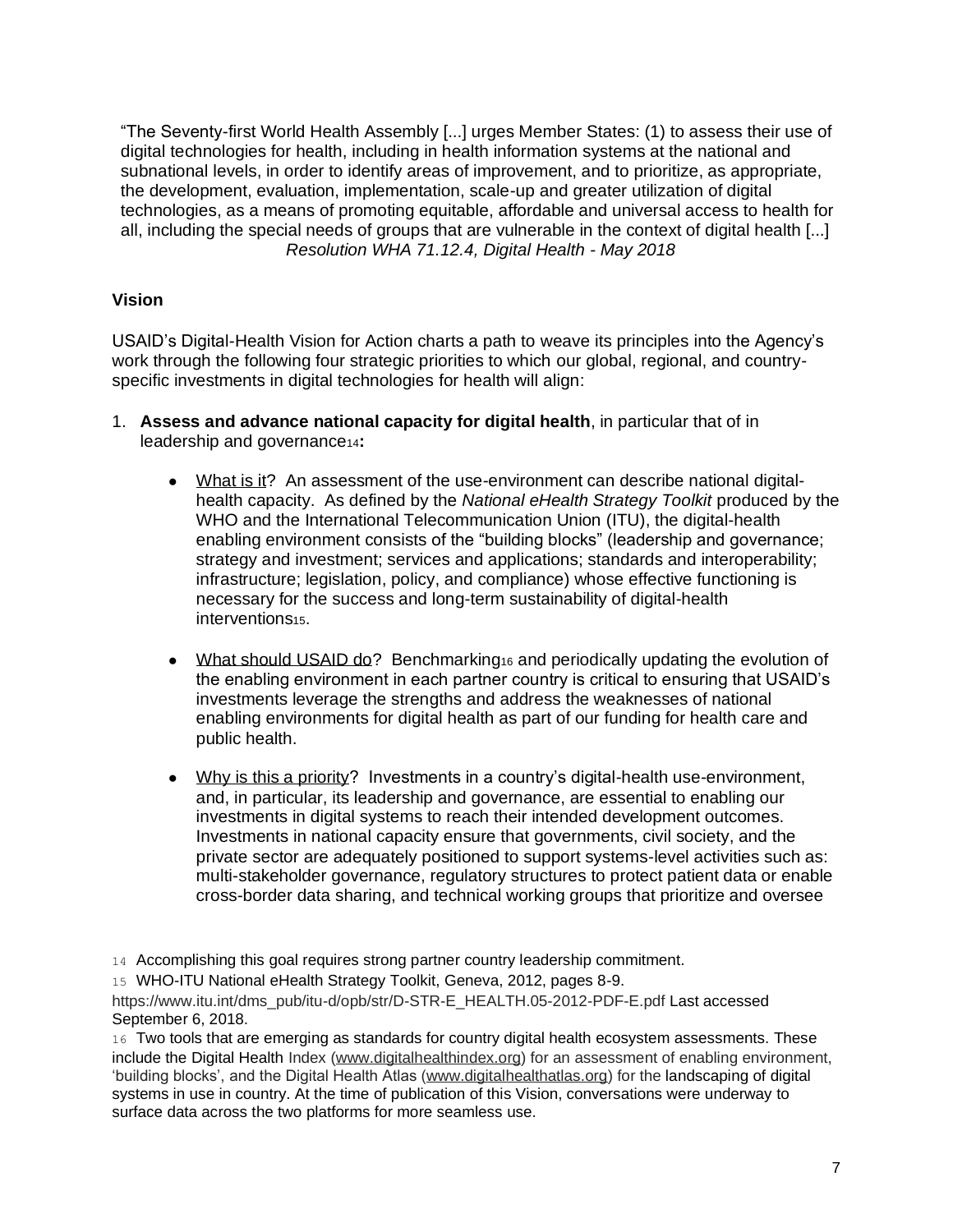interoperability among digital tools. These critical aspects of the implementation of digital health frequently are underfunded.

#### 2. **Support the development of, and align investments to, national and, where appropriate, regional digital-health strategies:**

- What is it? Called for in the draft *WHO Digital-Health Strategy*<sup>17</sup> for 2020–2024, national digital-health strategies identify a common vision for how to address health priorities through the coordinated and strategic integration of digital technologies.
- What should USAID do? USAID's digital investments (*e.g.*, in applications or services) must align to national digital-health strategies and their costed implementation roadmaps, and should support the implementation of these strategies. Where national digital-health strategies are weak or do not exist yet, USAID's planning and investments should support their development.
- Why is this a priority? Investments in country-based digital-health technologies in the absence of larger, national-level organizing frameworks have led to a proliferation of duplicative and fragmented systems that burden health workers and health institutions, and are unsustainable over the long-term. Creating strong, national digital-health strategies and associated costed implementation plans provides an organizing rationale that can ensure funders' investments align to national priorities and plans.

#### 3. **Support the development of, and align investments to, a national digital-health architecture**:

- What is it? "National digital architectures," sometimes also referred to as "digitalhealth platforms,18" are blueprints that establish the types of software applications and services in which governments, the private sector, non-governmental providers, and donors will invest; who will use what; and how to exchange data safely and securely across digital applications and services.
- What should USAID do? USAID should help fund and provide technical support for country-level planning for, and the development and implementation of, national digital architectures. Furthermore, USAID's investments in digital systems, tools, applications, and services should align to, and meet the requirements of, these national digital-health platforms. USAID also must guard against the abuse of digital technology, and avoid helping to create or support systems that could allow governments to use citizens' genetic or health data against them.
- Why is this a priority? Aligning USAID's digital-health investments with a national digital-health architecture will aid in strengthening the maturation and effective functioning of health systems and lower the financial and management burden of competing digital tools. Digital-health architectures defined at the country level also

17

[https://extranet.who.int/dataform/upload/surveys/183439/files/Draft%20Global%20Strategy%20on%20Dig](https://extranet.who.int/dataform/upload/surveys/183439/files/Draft%20Global%20Strategy%20on%20Digital%20Health.pdf) [ital%20Health.pdf](https://extranet.who.int/dataform/upload/surveys/183439/files/Draft%20Global%20Strategy%20on%20Digital%20Health.pdf)

<sup>18</sup> International Telecommunications Union. *Investing in Digital Health Platforms*. Unpublished draft.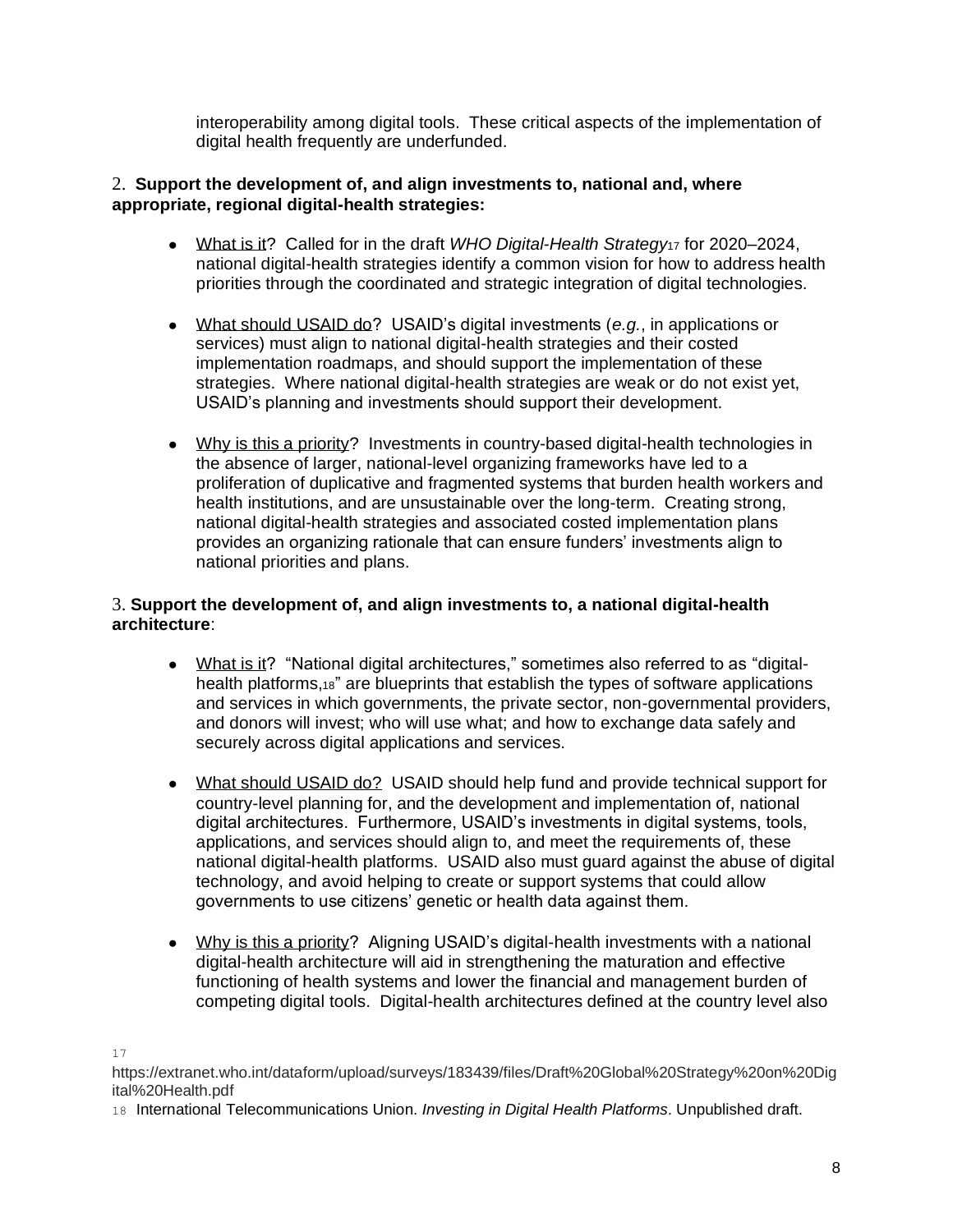enable the identification of common, reusable digital components (*e.g.*, services for digital payments, messaging, and identification) that address the needs of multiple sectors (e.g., agriculture, education, and health)<sup>19</sup>.

#### 4. **Adapt, re-use, and, where needed, provide support to global goods:**

- What are they? "Global goods," including software and knowledge products (such as assessment models or reference guides), are adaptable and reuseable to meet the diverging needs of various geographic or thematic contexts. They are often, but not always, open-source; however, "open-source" does not always mean "free of cost" or "free of intellectual-property rights (IPR)." In the global health context, they are tools collaboratively developed, funded, and implemented by multiple parties to meet the needs of use-environments in LMICs and deployed at scale.
- What should USAID do? Particularly in our investments in digital technologies (*e.g.*, mobile applications, data systems), by default USAID should assess the availability of existing software for adaptation and re-use. Where the Agency makes investments in new software, whenever possible that source code should be opensource and publicly available for further adaptation and reuse. Where USAID contributes to the development of knowledge products, we should do so in collaboration with the community20, and provide those tools for their broadestpossible uptake, adaptation, and re-use, translated into local languages.
- Why is this a priority? Whenever possible, USAID should invest funding from U.S. taxpayers in publicly available tools that are improveable and adaptable for further re-use. This is not to say, however, that the Agency does not invest in proprietary products or those that have IPR attached to them. USAID should streamline our investments, leverage a variety of financing across development sectors and funding sources, and strengthen a holistic approach to paying for digital architecture and services that national governments and other partners can sustain reasonably over the long term.

## **Benefits of Focusing on These Four Priorities**

Attention to, and investment in, these four priority areas will facilitate the transition from digitalhealth approaches led by external donors to ones funded and managed by national-level actors, which will have the following multiple benefits:

- **Harmonizing USAID's investments in digital-health** to national contexts and needs, which will further progress on the Journey to Self-Reliance;
- **Optimizing the conditions for the gathering, sharing, storing, analysis, and use for decision-making of digital-health data**, which will improve the timeliness, quality, and

19 International Telecommunications Union and Digital Impact Alliance. SDG Digital Investment Framework, September 2018, p.9.

20 See for example the Digital Health & Interoperability Working Group [https://wiki.digitalsquare.io/index.php/Digital\\_Health\\_%26\\_Interoperability\\_Working\\_Group](https://wiki.digitalsquare.io/index.php/Digital_Health_%26_Interoperability_Working_Group)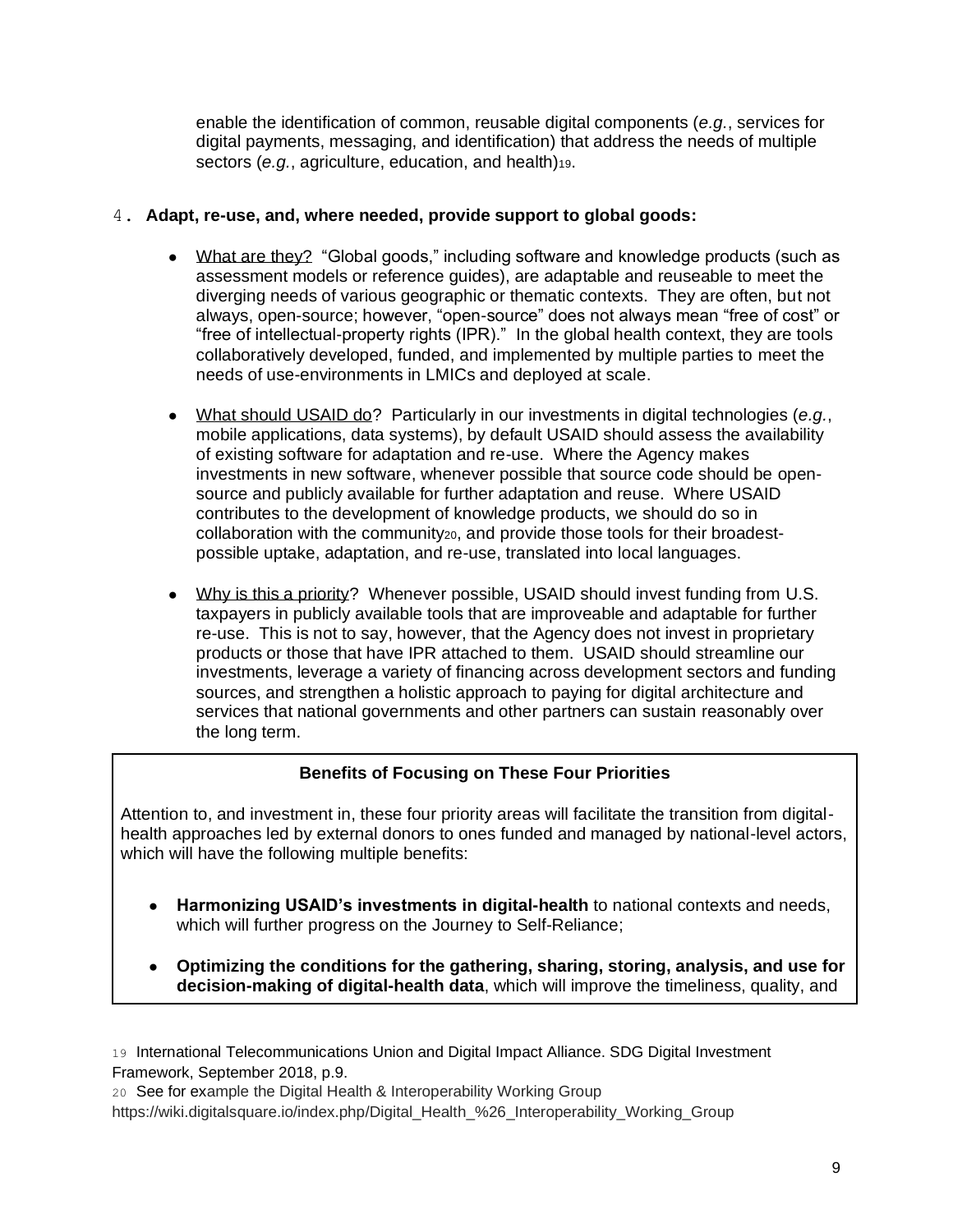availability of these data; ensure that health workers and managers have access to the data they need to run their programs; and ultimately create the potential for more targeted and expedient delivery of life-saving care and diagnostic services—particularly across different health fields and co-morbidities;

- **Creating cost-savings and other efficiencies**, such as by reducing the number and burden of fragmented digital systems, and accruing savings like those enabled by the establishment of interoperability layers that replace costly system-to-system integrations;
- Supporting a nuanced understanding of the digital-health enabling environment. which allows for the self-identification of strengths and weaknesses at the national level, and supports targeted, precise investments;
- **Increasing the sustainability of digital-health systems** through cost-efficiencies garnered through the centralization of investments in re-usable software tools whenever possible, which can lower costs associated with maintenance; training; and the exchange or comparison of data across multiple, disconnected, digital systems; and
- **Transforming health institutions and networks** to deploy information systems that are less-hierarchical and more oriented to the needs of practitioners and patients, and that empower citizens and providers with the data and information they need to make the best-informed decisions.

#### **Looking Forward**

Integrating USAID's Digital Health Vision will require a cultural shift in the way the Agency operates. This will require the deepening of existing and the on-boarding of new technical expertise, a cross-cutting and integrated approach to the use of digital technologies in our programs, and new thinking about the relevance of digital tools to existing country-level activities across all phases of USAID's program lifecycle.

In addition to the internal work USAID must undertake, the Agency will reach out to our external partners—including host-country governments, civil society, patients groups, other donors, implementing partners, and private-sector stakeholders—to share this Digital-Health Vision and seek collaboration in translating it into action. USAID will advance this engagement by encouraging these actors to engage in a shared approach to digital health, as well as by listening to, and learning from, external partners. Notably, USAID will seek close and continued engagement with national governments, and with other endorsers of the Principles of Donor Alignment for Digital Health that are undergoing related change-management processes.

#### *Preparing USAID to Deliver*

In conjunction with strategic reforms that accompany USAID's *Digital Strategy*, the Agency will conduct internal assessments to create detailed recommendations that can guide the implementation of this health-sector Vision. Specific aspects of USAID's operations that require further reform as this work moves forward include the following:

● **Policies and processes** as they relate to the funding and implementation of digital technologies in our partner countries, including to safeguard against the abuse by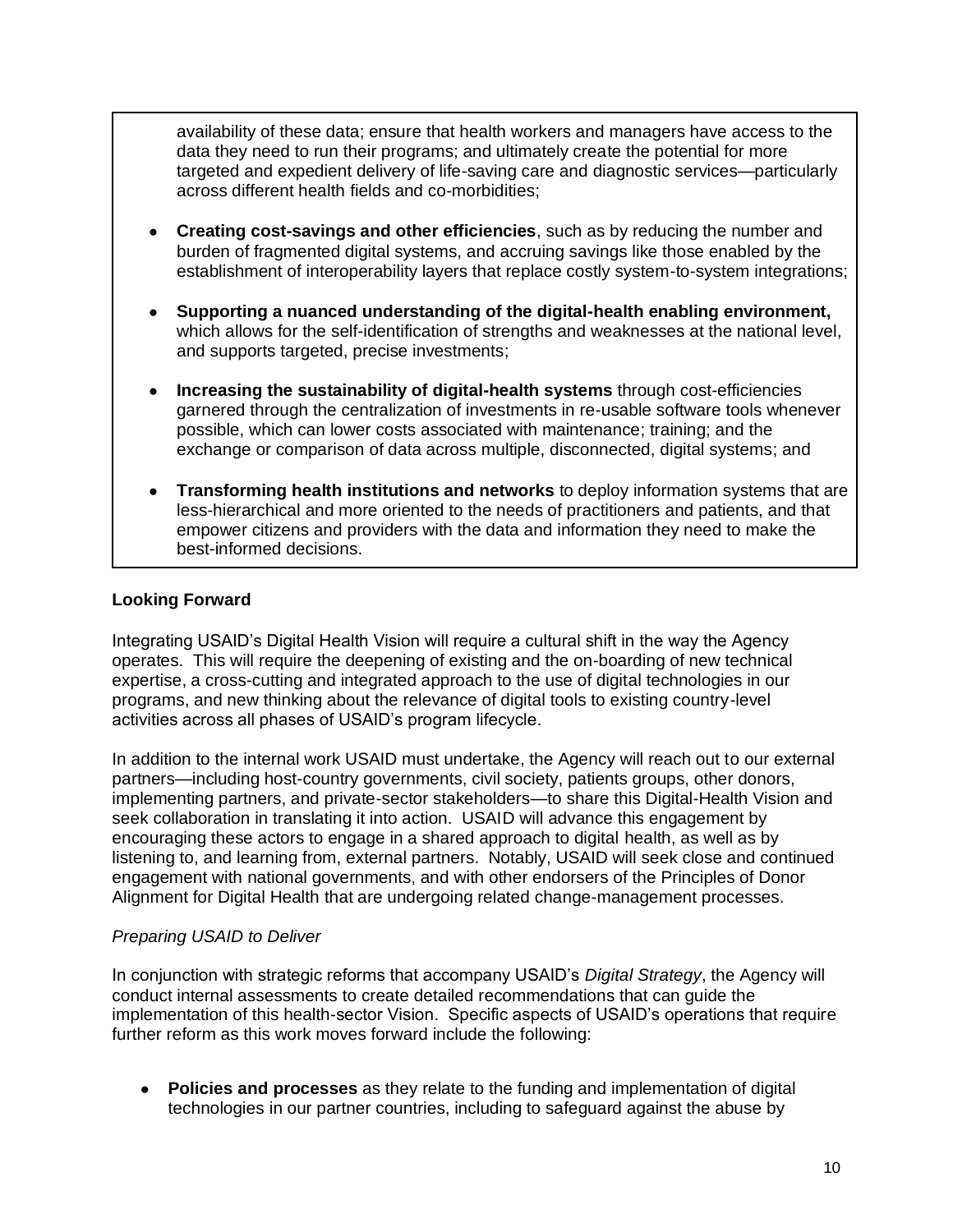governments and others of the systems in which USAID invests;

- **Procurement**, including to ensure that USAID's planned investments conform to established good practice, such as those articulated in the Principles for Digital Development and the Principles of Donor Alignment for Digital Health, and align to national and/or regional digital-health strategies and architectures where they exist (or support their development and strengthening as needed);
- **Partnerships**, including with host governments, civil society, non-governmental providers, patient groups, other donors, multilateral organizations, multinational corporations, and local private-sector actors, as well as academic and research institutions, and the community of implementing partners through which the vast majority of USAID's funds flow;
- **Organizational capacity**, including through an analysis of USAID's existing digitalhealth capacities, and an assessment of related coordination, guidance, and oversight needs, to determine how best to join these capacities and functionalities within the Agency underneath the larger *Digital Strategy*;
- **Technical capacity of our staff**, including that of existing employees, to determine where additional capacity is needed, whether through dedicated trainings and/or the recruitment of new technical staff;
- **Tracking of investments, to identify where and how the Agency should create a clear** and transparent accounting of our digital-health investments;
- **Monitoring and evaluation,** to ensure the Agency rigorously applies standard-setting practices and best evidence for digital-health programming and interventions;
- **Knowledge-management** to understand how the Agency's staff experience, access, and share learning about strengthening health outcomes with digital technologies, and how to enrich these experiences; and
- **Communications and advocacy** capacities, to build and deliver on a strategic plan to raise the awareness and understanding of, and engagement in, this functional area across USAID's Bureaus, Independent Offices, headquarters, and field staff.

Finally, USAID must reflect on how to share lessons-learned in global health with other development and humanitarian actors within the Agency, and vice versa. This collaborative approach is essential to aligning USAID's investments in sustainable, interoperable digital systems that empower the Journey to Self-Reliance, including through the independent management, funding, and governance of digital systems and the data they produce over time. This collaboration should include an exploration of aligned investments in shared digital services used across sectors.

## **Conclusion**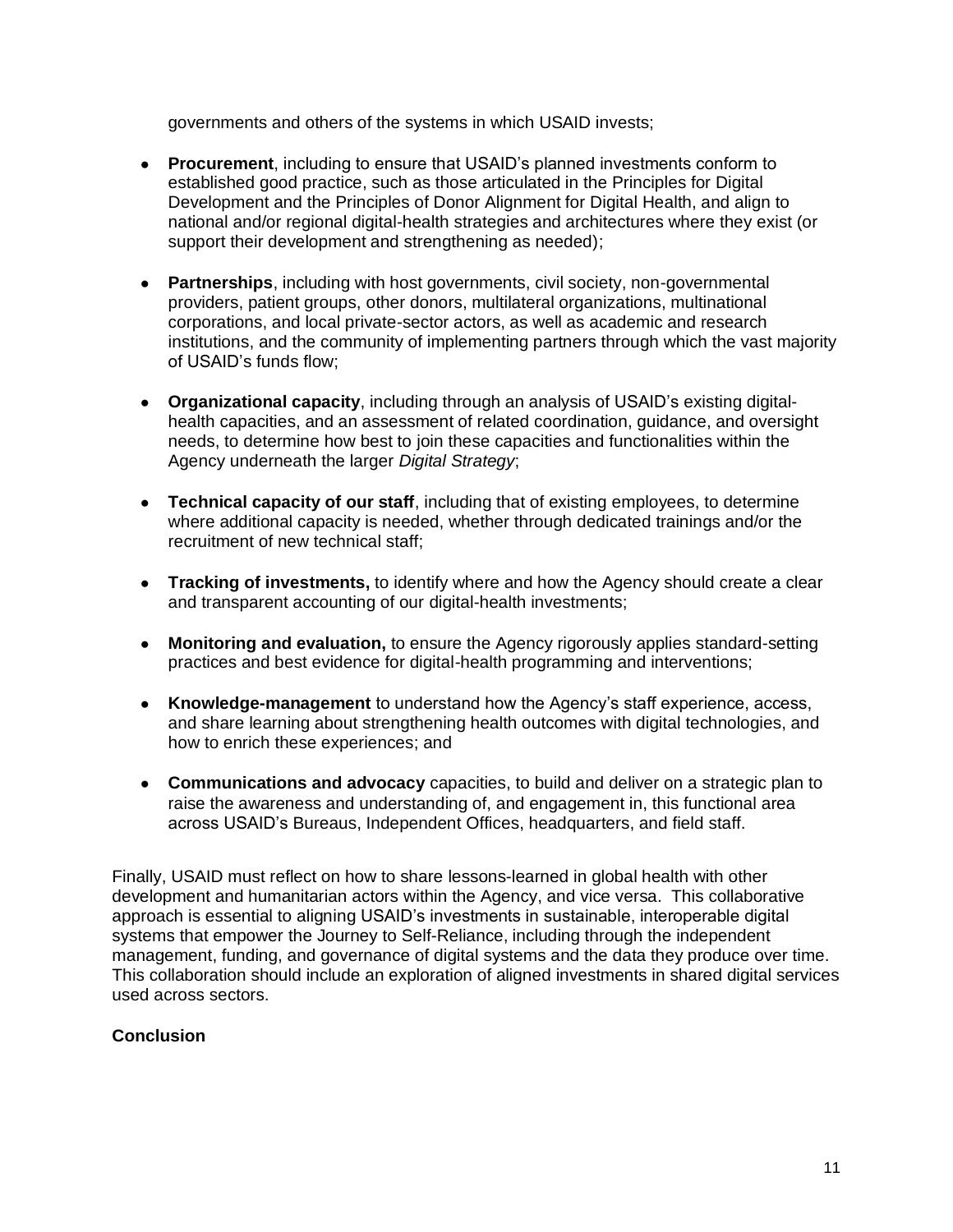"Wisely and widely used, digital health can bolster access to healthcare, raise the quality and diminish the costs of providing it and empower patients to take more responsibility for the management of their own health." - Broadband Commission for Sustainable Development21

USAID's inaugural Digital-Health Vision charts a course for more strategic, systems-level planning for, support to, and use of digital technologies; the data they produce; and their enabling environments. It provides an opportunity to strengthen health institutions and measurable outcomes while making the most-efficient use of scarce public resources, aligning to national priorities and needs, and accelerating the Journey to Self-Reliance in our partner countries.

A future state informed by the implementation of this Digital-Health Vision is open for crafting. The benefits of strengthened health institutions and providers supported by well-planned and interoperable digital systems are vast. They include the long-sought-after goals of enabling the longitudinal tracking of patients throughout the continuum of care, and linking population-level data to other sources of information to yield richer insights for health-sector decision-making. The strategic integration of digital technologies also can empower people—from frontline health workers to national health policy–makers to patients to those who might be beyond the current reach of formal health care. In an era marked by global goals that seek to reach everyone, everywhere, with an equitable, high quality of care, this potential is ever more important to realize—particularly as it enables individuals to assess, monitor, and promote their own wellbeing more proactively.

USAID believes this Vision will shepherd a new generation of investments that empower partner-country stakeholders more fully and more strategically leverage the transformative potential of digital technologies. The publication of this Digital-Health Vision for Action marks the beginning of this journey; a journey we will take together .

21 Broadband Commission for Sustainable Development. *Executive Summary to Digital Health: A Call for Government Leadership and Cooperation between ICT and Health*, February 2017, p. 2. Via [http://www.broadbandcommission.org/Documents/publications/WorkingGroupHealthExecutiveSummary-](http://www.broadbandcommission.org/Documents/publications/WorkingGroupHealthExecutiveSummary-2017.pdf)[2017.pdf](http://www.broadbandcommission.org/Documents/publications/WorkingGroupHealthExecutiveSummary-2017.pdf) Last accessed June 19, 2018.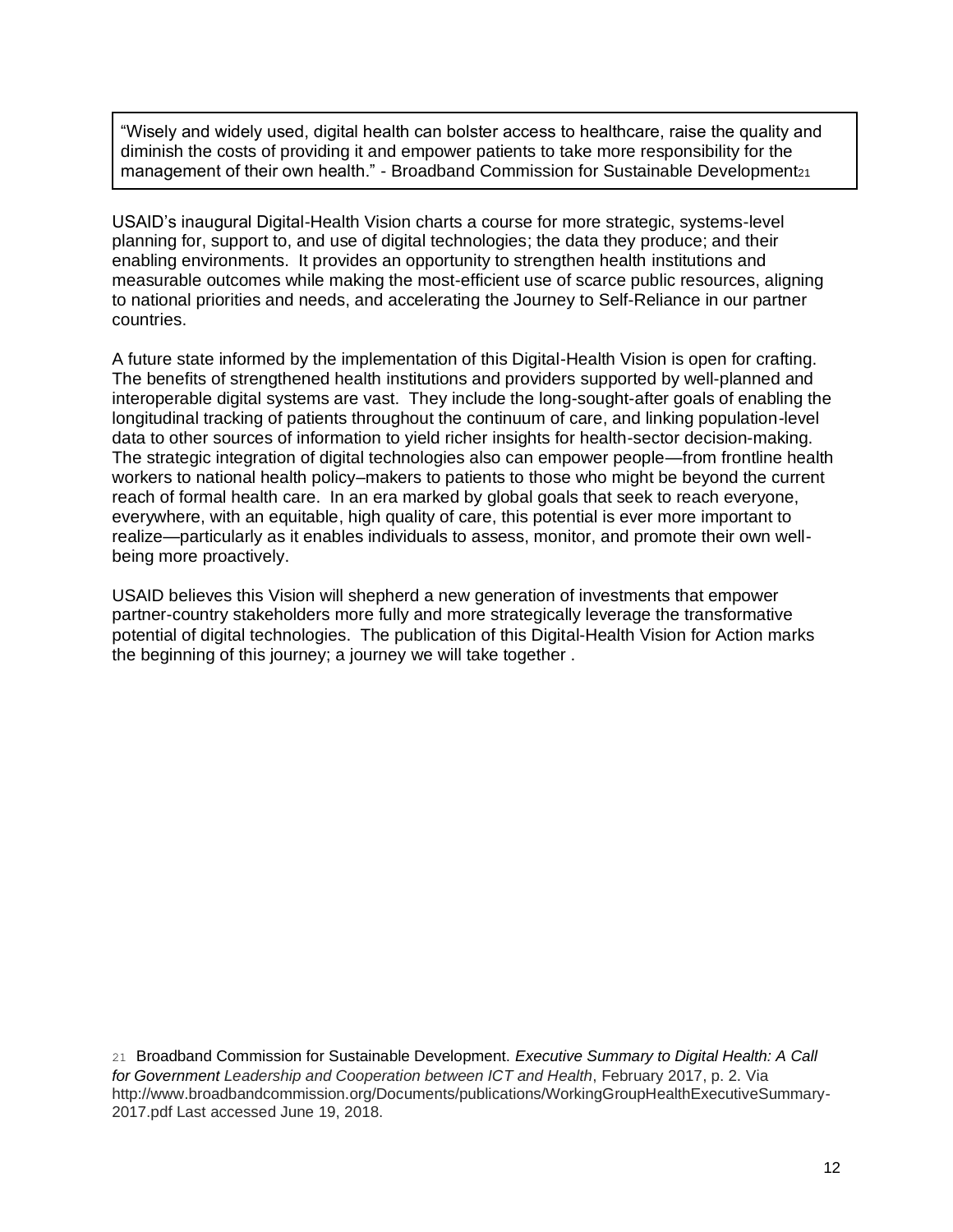## **Glossary**

| Digital Ecosystem              | A digital ecosystem comprises the public and private stakeholders, systems, and<br>enabling environment that together empower communities to use digital<br>technology to access services, engage with each other, or pursue economic<br>opportunities. Key components of a healthy digital ecosystem include the<br>following:<br>A foundation of inclusive digital infrastructure and government policy;<br>$\bullet$<br>Digitally enabled public- and private-sector institutions that advance a<br>country's development priorities; and<br>Digitally empowered individuals who can take full advantage of these<br>opportunities and influence the digital economy. <sup>22</sup> |
|--------------------------------|----------------------------------------------------------------------------------------------------------------------------------------------------------------------------------------------------------------------------------------------------------------------------------------------------------------------------------------------------------------------------------------------------------------------------------------------------------------------------------------------------------------------------------------------------------------------------------------------------------------------------------------------------------------------------------------|
| Digital-Health<br>Architecture | An overview or blueprint used to design and describe how different digital<br>applications (software and systems for information and communications<br>technology) and other core functionalities will interact with each other within a<br>given context                                                                                                                                                                                                                                                                                                                                                                                                                              |
| eHealth                        | A very broad term that covers health-care practice(s) supported by electronic<br>processes and communication. Currently, it is commonly thought of as health-care<br>practice through the Internet. <sup>23</sup>                                                                                                                                                                                                                                                                                                                                                                                                                                                                      |
| eLMIS                          | Electronic logistics-management information system, a system of records and<br>reports used to aggregate, analyze, validate, and display data used to make<br>logistics decisions and manage health supply-chains.                                                                                                                                                                                                                                                                                                                                                                                                                                                                     |
| <b>Global Goods</b>            | Digital health tools adaptable to different countries and contexts. There are three<br>types of global goods: software, services, and content. Global goods are<br>frequently, but not always, open-source. <sup>24</sup>                                                                                                                                                                                                                                                                                                                                                                                                                                                              |
| <b>HMIS</b>                    | Health-Management Information System                                                                                                                                                                                                                                                                                                                                                                                                                                                                                                                                                                                                                                                   |
| ICT                            | Information and Communications Technology: All equipment, applications, and<br>services that involve communication. Computers, cellphones, televisions, radios,<br>and satellite systems are all part of ICT.                                                                                                                                                                                                                                                                                                                                                                                                                                                                          |
| Interoperability               | The ability of multiple ICT systems and software applications to communicate with<br>one another, exchange data, and use the information exchanged.                                                                                                                                                                                                                                                                                                                                                                                                                                                                                                                                    |

22 USAID Digital Strategy<https://www.usaid.gov/usaid-digital-strategy>

- 23 Global diffusion of eHealth:making universal health coverage achievable. Report of the third global
- survey on eHealth. Geneva: World Health Organization; 2016
- 24 Digital Square

[https://wiki.digitalsquare.io/index.php/What\\_are\\_Global\\_Goods#What\\_is\\_a\\_Global\\_Good.3F](https://wiki.digitalsquare.io/index.php/What_are_Global_Goods#What_is_a_Global_Good.3F)